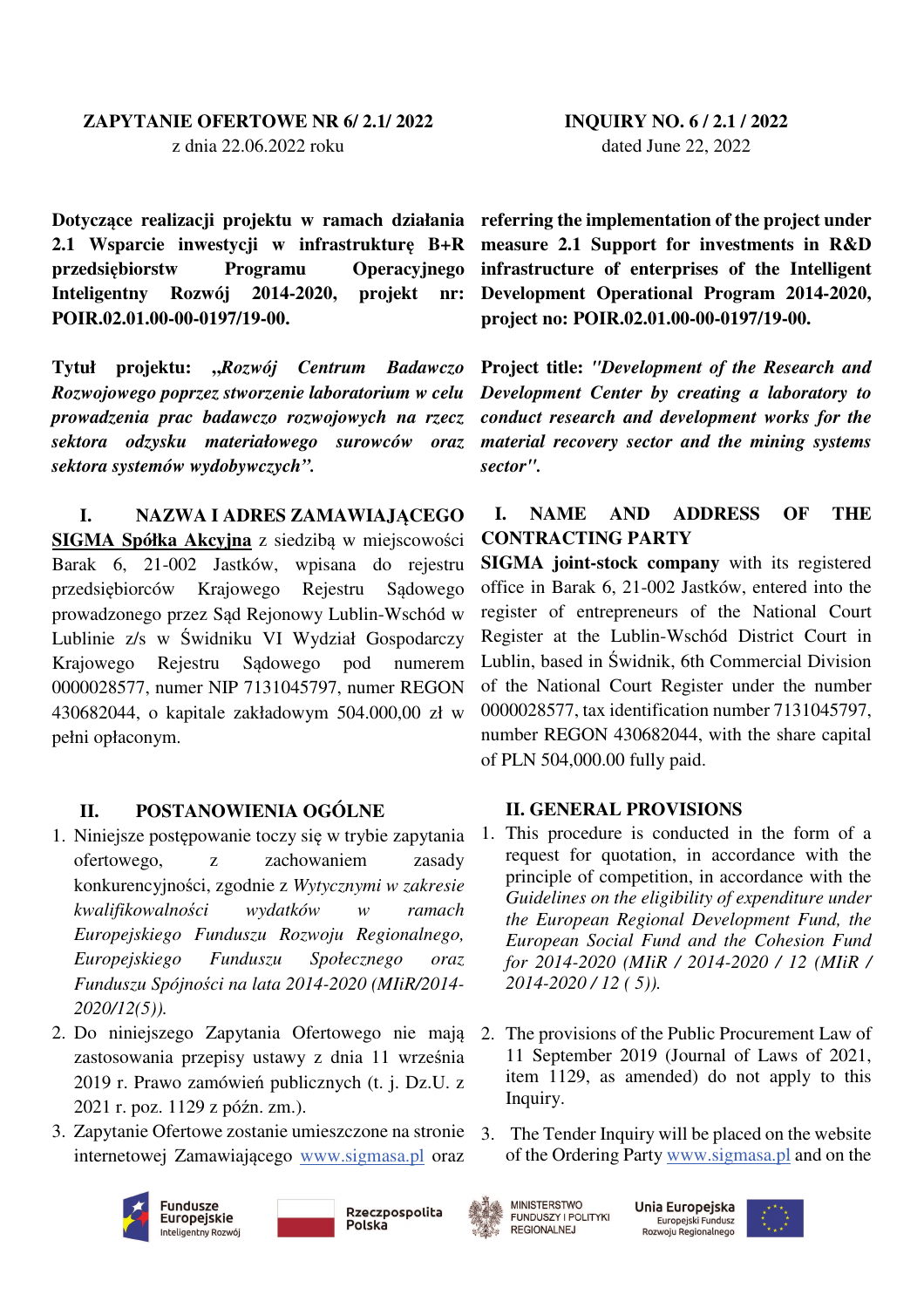na stronie internetowej https://bazakonkurencyjności.funduszeeuropejskie.g ov.pl.

- 4. Zamawiający nie przewiduje zwrotu kosztów udziału w postępowaniu.
- 5. Zamawiający zastrzega sobie możliwość zmiany Zapytania Ofertowego przed upływem terminu do składania ofert. W przypadku dokonania zmian w zapytaniu ofertowym uwzględniona zostanie informacja o dacie upublicznienia zmienionego zapytania i opis dokonanych zmian. Termin składania ofert zostanie przedłużony o czas niezbędny do wprowadzenia zmian w ofertach, jeżeli będzie to konieczne z uwagi na zakres wprowadzonych zmian.
- 6. Zamawiający zastrzega sobie prawo unieważnienia zapytania bez ponoszenia jakichkolwiek skutków prawnych i finansowych oraz zakończenia postępowania bez podania przyczyny na każdym etapie postępowania. Przystępując do postępowania, oferenci akceptują tak określone warunki.
- 7. Z uwagi, iż podział zamówienia na części charakteryzuje się nadmiernymi trudnościami technicznymi, nadmiernymi kosztami wykonania zamówienia, oraz potrzebą skoordynowania działań różnych wykonawców realizujących poszczególne części zamówienia mogłaby poważnie zagrozić właściwemu wykonaniu zamówienia, oraz z uwagi iż Wykonawca odpowiada z tytułu gwarancji i rękojmi za dostawę systemu wizyjnego, zamawiający nie dopuszcza składania ofert częściowych.
- 8. Zamawiający nie dopuszcza składania ofert wariantowych.
- 9. Zamawiający nie przewiduje udzielania zamówień uzupełniających.

## **III. PRZEDMIOT ZAMÓWIENIA**

1. Przedmiotem zamówienia jest **Dostawa systemu wizyjnego umożliwiającego identyfikację danego materiału.**



Polska



website

https://bazakonkurencyjności.funduszeeuropejsk ie.gov.pl

- 4. The awarding entity does not provide the reimbursement of costs referring to participation in the tender procedure.
- 5. The Ordering Party reserves the right to change the provisions of Inquiry before the deadline for submitting the offers. In the event of changes introduced in the request for quotation, the information about the date of publication of the changed provisions and a description of the changes made, will be published. The deadline for submitting offers will be extended by the time necessary to introduce modifications to the offers, if it is necessary due to the scope of the introduced changes.
- 6. The Ordering Party reserves the right to cancel the inquiry without bearing any legal and financial consequences and to terminate the procedure without giving any reason at any stage of the procedure. By joining the procedure, tenderers accept the conditions defined in this manner.
- 7. Due to the fact that the division of the contract into parts is characterized by excessive technical difficulties, excessive costs of the contract, and the need to coordinate the activities of various contractors implementing individual parts of the contract, it could seriously threaten the proper performance of the contract, and due to the fact that the Contractor is liable under the guarantee and warranty for delivery of the vision system, the contracting authority does not allow partial offers.
- 8. The Awarding Entity does not allow the submission of optional offers.
- 9. The Awarding Entity does not envisage awarding supplementary contracts.

## **III. SUBJECT OF THE ORDER**

1. The subject of the order is **the delivery of a vision system enabling the identification of a given material.** 



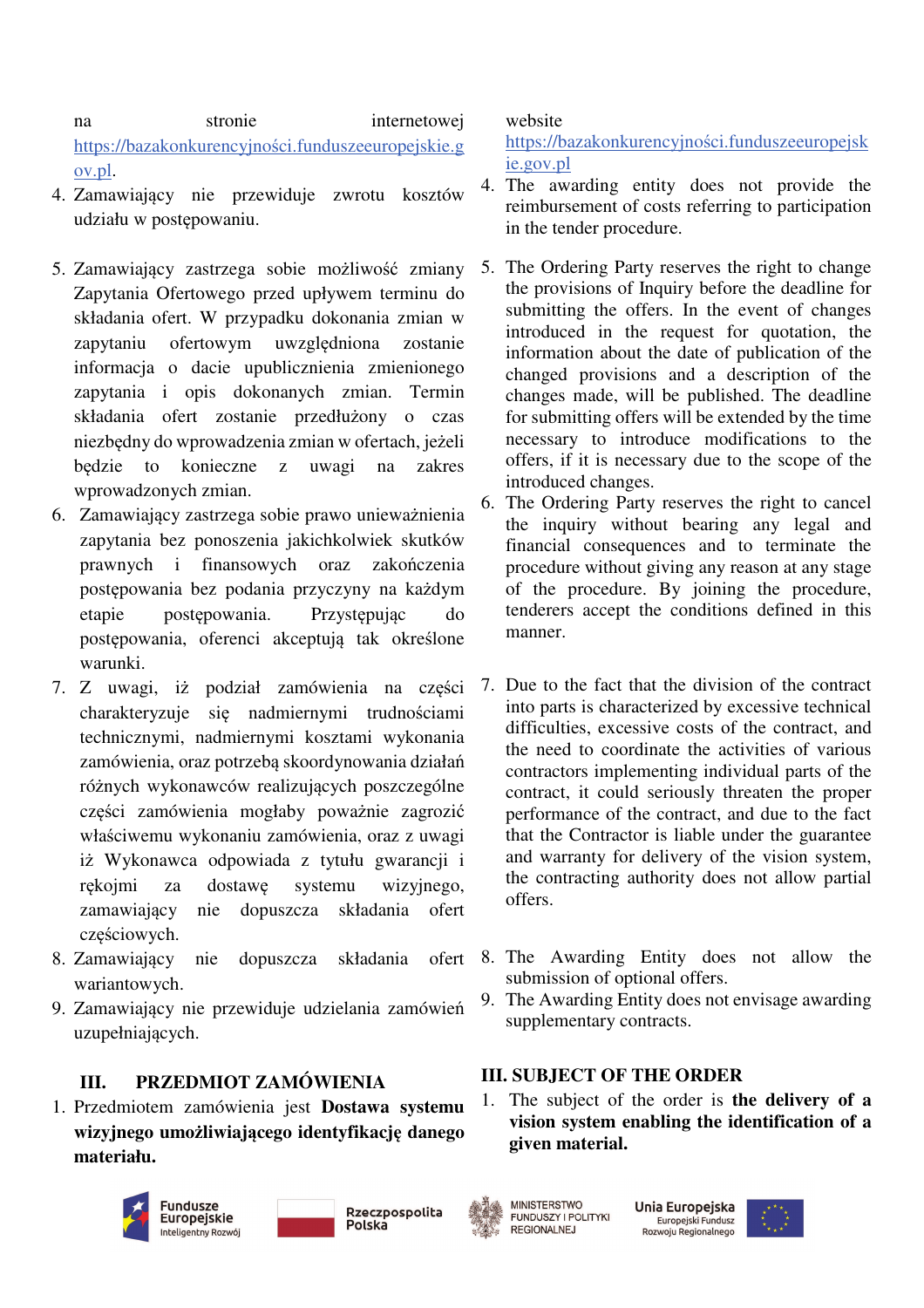- 2. Szcze**g**ółowy opis przedmiotu zamówienia znajduje 2. A detailed description of the subject of the się w Opisie parametrów technicznych – Załącznik nr 4.
- 3. Kod klasyfikacji Wspólnego Słownika Zamówień 3. Categorization code of the Common (CPV):

30132000-3 - Maszyny sortujące

30216120-3 - Urządzenia optyczne do identyfikacji 42961200-2 - Przemysłowy system kontroli ruchu lub równorzędny

4. Parametry Przedmiotu zamówienia nie mogą być gorsze niż przyjęte w opisie – Załącznik nr 4. Wszędzie tam, gdzie przedmiot zamówienia został wskazany poprzez wskazanie znaków towarowych, patentów lub pochodzenia, źródła lub szczególnego procesu lub norm, europejskich ocen technicznych, aprobat, specyfikacji technicznych i systemów referencji technicznych, Zamawiający dopuszcza oferowanie przez Wykonawcę materiałów lub rozwiązań równoważnych w stosunku do opisanych w opisie parametrów technicznych pod warunkiem, że nie obniżą określonych w opisie parametrów technicznych standardów, będą posiadały wymagane prawem atesty, certyfikaty lub dopuszczenia oraz zapewnią wykonanie zamówienia zgodnie z oczekiwaniami i wymaganiami określonymi przez Zamawiającego. Wskazanie w dokumentacji przykładowych znaków towarowych, patentów lub pochodzenia, norm, europejskich ocen technicznych, aprobat, specyfikacji technicznych i systemów referencji technicznych ma na celu doprecyzowanie oczekiwań Zamawiającego w stosunku do przedmiotu zamówienia i stanowi wyłączenie wzorzec jakościowy przedmiotu zamówienia. Wszystkie znaki towarowe, patenty, pochodzenie, normy, europejskie oceny techniczne, aprobaty, specyfikacje techniczne i systemy referencji technicznych należy traktować jako przykładowe dla zobrazowania opisywanych parametrów i wymogów technicznych. Zamawiający dopuszcza zastosowanie materiałów, urządzeń równoważnych, tj. o parametrach funkcjonalnych nie gorszych niż wskazane przez Zamawiającego. Wszystkie przewidziane w dokumentacji zapytania ofertowego

- contract is included in the Description of technical parameters - Appendix 4.
- Procurement Vocabulary (CPV): 30132000-3 - Sorting machines 30216120-3 - Optical identification devices 42961200-2 - Industrial traffic control system or equivalent
- 4. The parameters of the Subject of the contract shall not be worse than those included in the description - Appendix 4. Wherever the subject of the contract has been defined by indicating trademarks, patents or origin, source or specific process or standards, European technical assessments, approvals, technical specifications and technical reference systems, the Ordering Party allows the Contractor to offer materials or solutions equivalent to the technical parameters described in the description, provided that they do not lower the technical parameters specified in the description of the standards, have the legally required approvals, certificates or approvals and ensure the performance of the contract in accordance with expectations and requirements specified by the Ordering Party. Indication in the documentation of sample trademarks, patents or origin, standards, European technical assessments, approvals, technical specifications and technical reference systems is intended to clarify the expectations of the Ordering Party in relation to the subject of the contract and is only a quality standard definition for the subject of the contract. All trademarks, patents, origin, standards, European technical assessments, approvals, technical specifications and technical reference systems should be considered as examples to illustrate the parameters and technical requirements described. The Ordering Party allows the use of equivalent materials, devices, i.e. with functional parameters not worse than those indicated by the Ordering Party. All parameters and technical requirements of exemplary materials and devices provided for in the documentation of the request for quotation are minimum parameters, unless the provision states otherwise. The contracting authority shall add the words "or equivalent" to







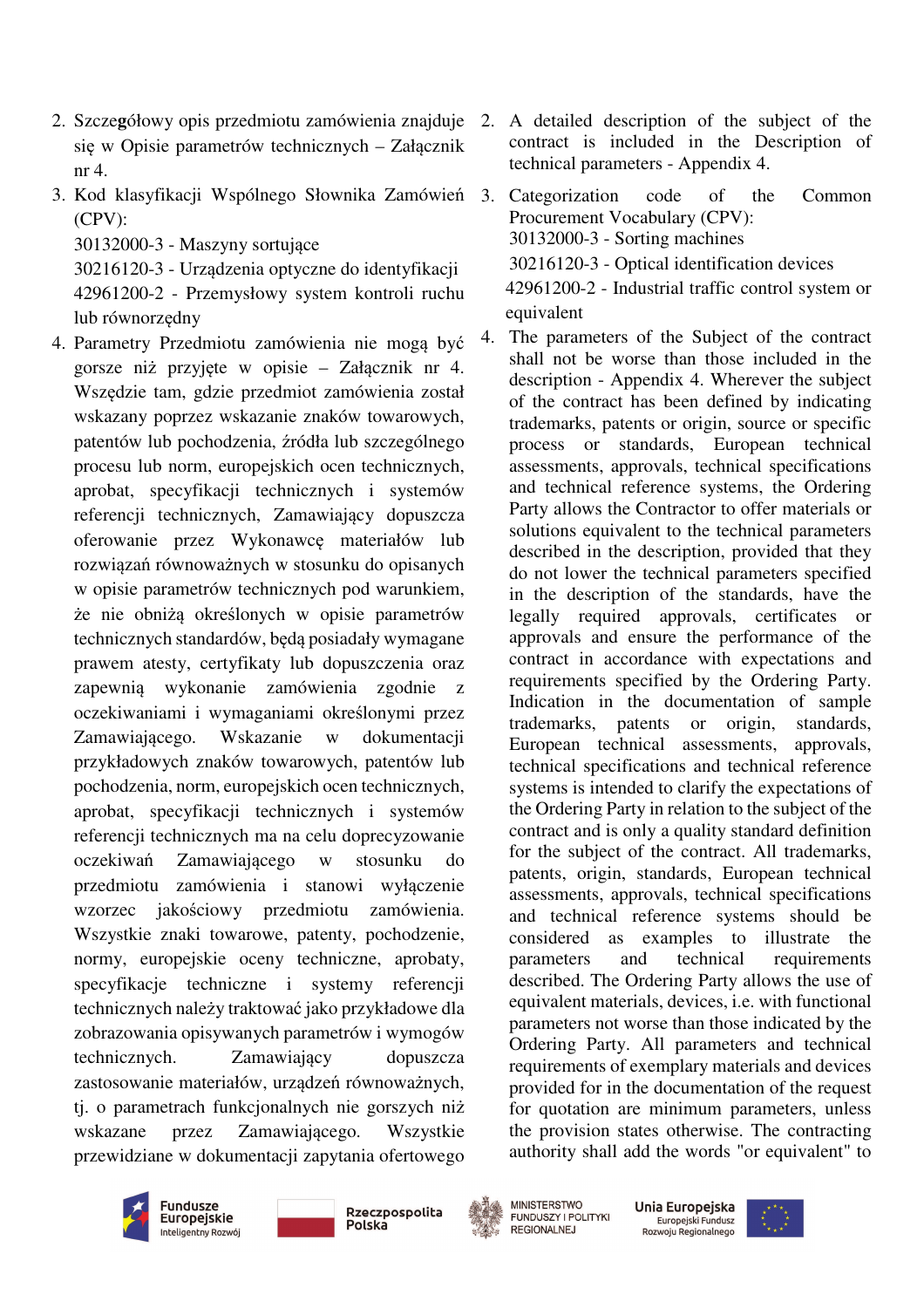parametry i wymogi techniczne przykładowych materiałów i urządzeń są parametrami minimalnymi, chyba że zapis mówi inaczej. Zamawiający do wszystkich znaków towarowych, patentów i świadectw pochodzenia, źródła lub szczególnego procesu, a także norm, europejskich ocen technicznych, aprobat, specyfikacji technicznych i systemów referencji technicznych wskazanych w przedmiocie opisu zamówienia dopisuje wyrazy "lub równoważne". Wykonawca, w przypadku zastosowania równoważnych rozwiązań, o których mowa powyżej, w ofercie zobowiązany jest do wykazania, iż równoważne rozwiązania są zgodne z rozwiązaniami zawartymi w opisie technicznym oraz innych dokumentach będących częścią zapytania ofertowego. W przypadku braku takiego wykazania, oferta Wykonawcy zostanie odrzucona. Wykonawca zobowiązany jest udzielić Zamawiającemu co najmniej 12-miesięcznej gwarancji i rękojmi na system wizyjny oraz wykonane prace

montażowe. Okres gwarancji i rękojmi liczony jest od dnia podpisania protokołu odbioru opatrzonego "klauzulą bez zastrzeżeń".

all trademarks, patents and certificates of origin, source or specific process, as well as standards, European technical assessments, approvals, technical specifications and technical reference systems indicated in the subject of the contract description. The contractor, in the case of applying the equivalent solutions referred to above, in the offer is obliged to indicate that the equivalent solutions are consistent with the solutions contained in the technical description and other documents that are part of the inquiry. In case such indication is not submitted, the Contractor's offer will be rejected.

The Contractor is obliged to provide the Ordering Party with a minimum 12-month guarantee and warranty for the vision system and the assembly work performed. The guarantee and warranty period is counted from the date of signing the acceptance protocol with the "unqualified clause".

### **IV. TERMIN REALIZACJI IV. ORDER COMPLETION DATE ZAMÓWIENIA**

- 1. Termin realizacji zamówienia: **do 24 tygodni od podpisania umowy.**
- 2. Za termin realizacji zamówienia uznaje się dokonanie odbioru, potwierdzonego podpisanym przez obie strony Protokołem odbioru opatrzonego "klauzulą bez zastrzeżeń".

## **V. WARUNKI UDZIAŁU POSTĘPOWANIU.**

O udzielenie zamówienia mogą ubiegać Wykonawcy, którzy spełniają następujące warunki:

## **Warunek posiadania wiedzy i doświadczenia**

Zamawiający uzna warunek za spełniony, jeśli Wykonawca wykonał należycie w okresie ostatnich









Unia Europejska Europejski Fundusz Rozwoju Regionalnego





- 1. Order completion date: up to 24 weeks from signing the contract.
	- 2. The order completion date shall be the acceptance confirmed by the acceptance protocol signed by both parties, bearing the "unqualified clause".

# **V. CONDITIONS OF PARTICIPATION IN THE PROCEDURE.**

sig Contractors who meet the following conditions may apply for the contract in the project:

## **The condition of having knowledge and experience**

The Awarding Entity considers the condition to be met if the Contractor has duly performed in the last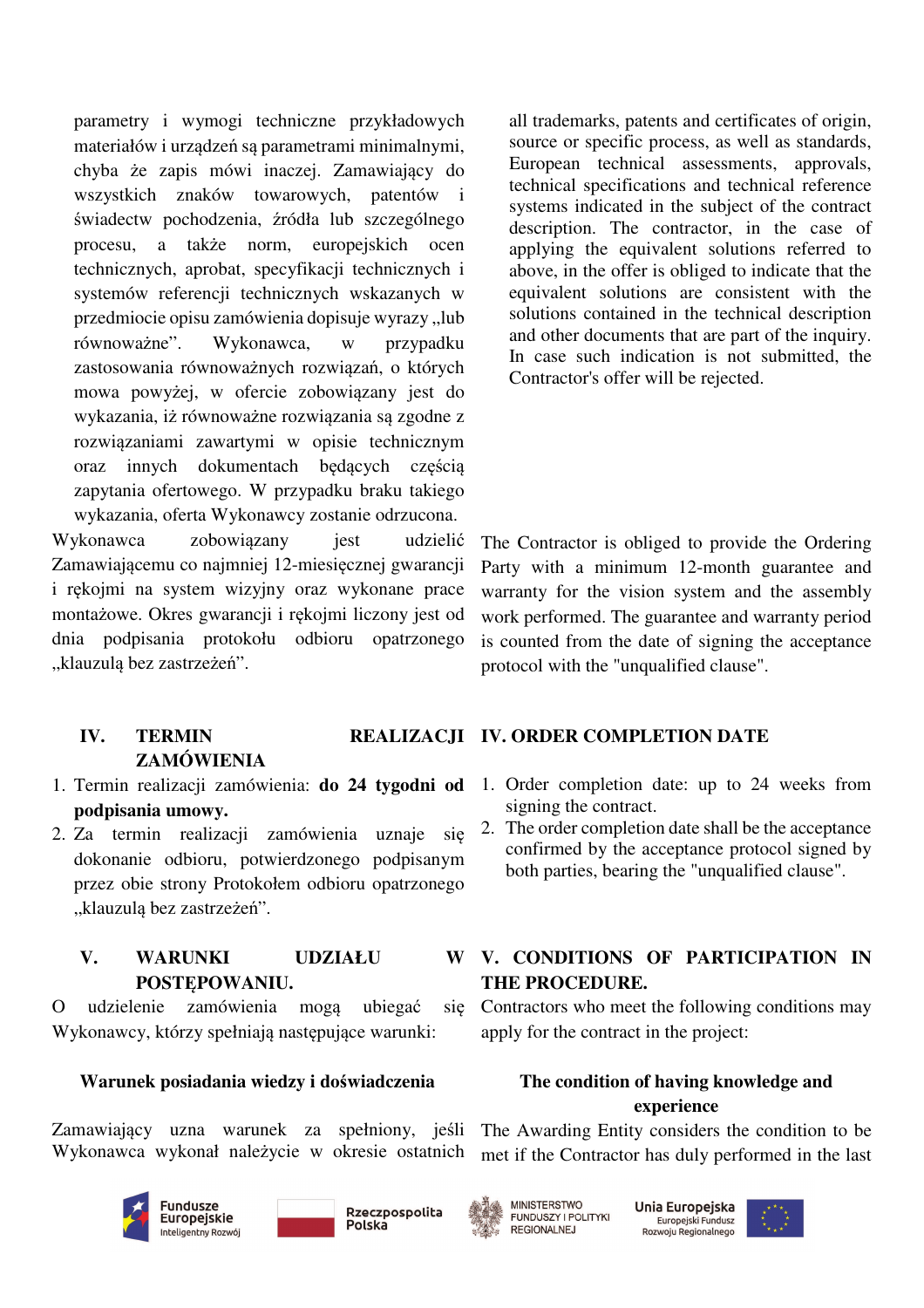trzech lat przed upływem terminu składania ofert, a jeżeli okres prowadzenia działalności jest krótszy – w tym okresie – co najmniej 3 (trzy) dostawy systemu wizyjnego umożliwiającego identyfikację danego materiału o parametrach nie niższych niż wskazane w załączniku nr 4 do Zapytania ofertowego .

**Ocena spełniania tego warunku** udziału w postępowaniu będzie dokonana na zasadzie spełnia/nie spełnia na podstawie wykazu wykonanych dostaw referencyjnych – Załącznik nr 3 do zapytania oraz dowodów, które Wykonawca jest zobowiązany złożyć wraz z ofertą, potwierdzających że zamówienia ujęte w wykazie zostały wykonane w sposób należyty.

## **VI. PODSTAWY WYKLUCZENIA.**

- 1. Wykonawcy, którzy nie spełnią warunków udziału w postępowaniu, zostaną wykluczeni z niniejszego postępowania.
- 2. Z postępowania o udzielenie zamówienia wykluczeniu podlegają Wykonawcy, którzy są powiązani osobowo lub kapitałowo z Zamawiającym. Przez powiązania kapitałowe lub osobowe rozumie się wzajemne powiązania między beneficjentem lub osobami upoważnionymi do zaciągania zobowiązań w imieniu beneficjenta lub osobami wykonującymi w imieniu beneficjenta czynności związane z przeprowadzeniem procedury wyboru wykonawcy a wykonawcą, polegające w szczególności na:
- a) uczestniczeniu w spółce jako wspólnik spółki cywilnej lub spółki osobowej,
- b) posiadaniu co najmniej 10% udziałów lub akcji, o ile niższy próg nie wynika z przepisów prawa lub nie został określony przez IZ PO,
- c) pełnieniu funkcji członka organu nadzorczego lub zarządzającego, prokurenta, pełnomocnika,
- d) pozostawaniu w związku małżeńskim, w stosunku pokrewieństwa lub powinowactwa w linii prostej, pokrewieństwa drugiego stopnia lub powinowactwa drugiego stopnia w linii bocznej lub w stosunku przysposobienia, opieki lub kurateli.

Wykonawca zobowiązany jest złożyć wraz z ofertą oświadczenie o braku w/w powiązań według wzoru stanowiącego **Załącznik nr 2** do niniejszego zapytania ofertowego.

three years before the deadline for submitting offers, and if the period of business activity is shorter within this period - at least 3 (three) deliveries of a vision system enabling the identification of a given material with parameters not lower than indicated in Appendix 4 to the Inquiry.

**The evaluation of the fulfillment of this condition** for participation in the procedure will be made on the basis of the list of reference deliveries made - Appendix 3 to the inquiry and the proof the Contractor is obliged to submit together with the offer, confirming that the orders included in the list have been properly performed.

### **VI. EXCLUSION FROM THE BID PROCESS.**

- 1. Contractors who fail to meet the conditions for participation in the procedure will be excluded from this procedure.
- 2. Contractors who are related personally or financially with the Ordering Party shall be excluded from the contract award procedure. Capital or personal relations are understood as interrelationships between the beneficiary or persons authorized to incur obligations on behalf of the beneficiary or persons performing activities on behalf of the beneficiary related to the procedure of selecting the contractor and the contractor, in particular:
- a) participating in the company as a partner in a civil law partnership or partnership,
- b) owning at least 10% of shares or stocks, unless a lower threshold does not result from legal provisions or has not been defined by the MA of the OP,
- c) acting as a member of the supervisory or management body, proxy, power of attorney holder,
- d) being married, in relationship of kinship or affinity in a straight line, kinship of the second degree or affinity in the lateral line, or in relation to adoption, care or guardianship.

The contractor is obliged to submit, along with the offer, a declaration of the absence of the abovementioned connections according to the template









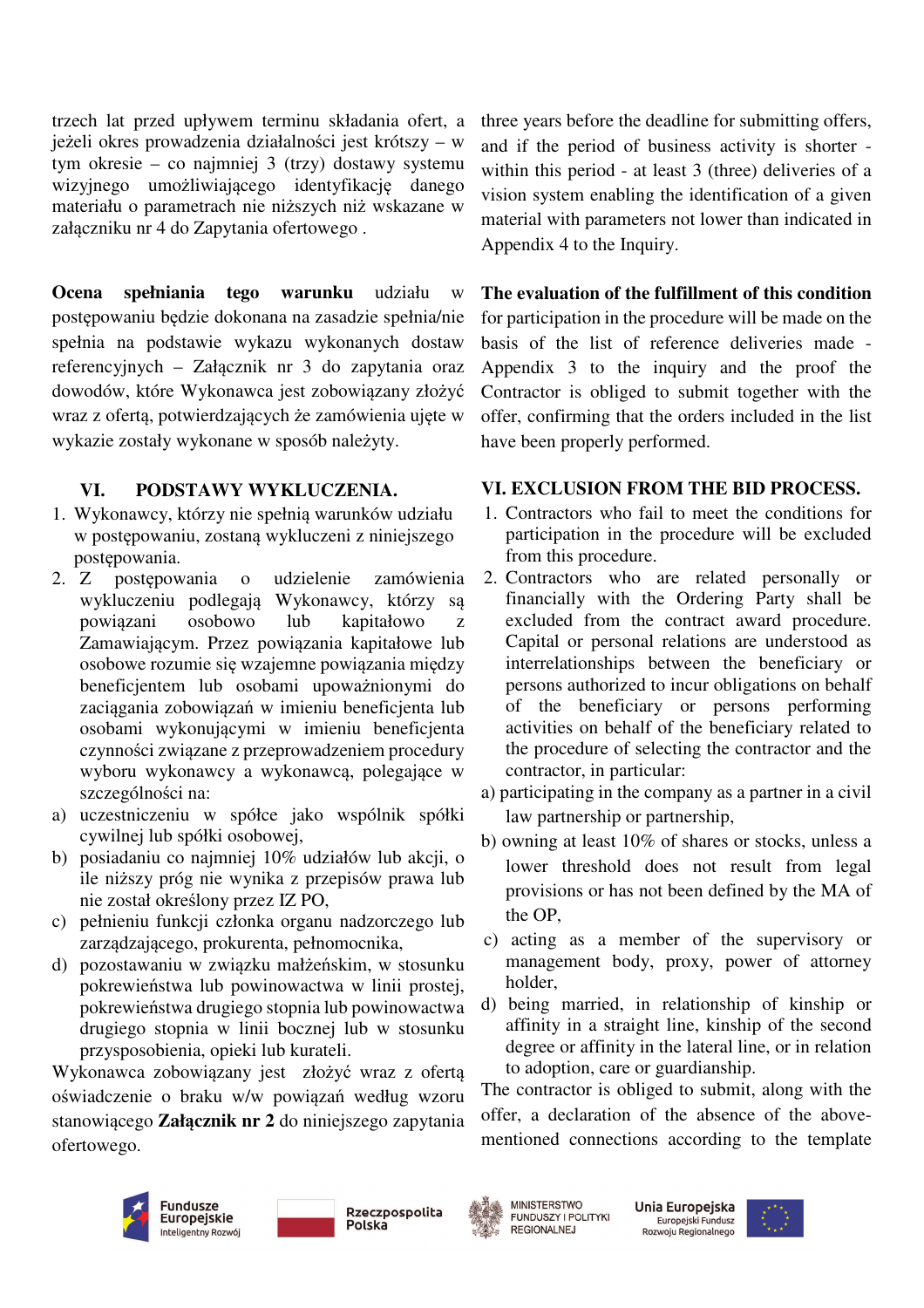3. Z postępowania podlega wykluczeniu z postępowania na podstawie przesłanek, o których mowa w art. 7 ust 1 w zw. z ust. 9 ustawy z dnia 13 kwietnia 2022 r. o szczególnych rozwiązaniach w zakresie przeciwdziałania wspieraniu agresji na Ukrainę oraz służących ochronie bezpieczeństwa narodowego (Dz.U. z 2022 r., poz.835).

# **VII. SPOSÓB PRZYGOTOWANIA OFERTY**

1. Oferta Wykonawcy musi obejmować całość przedmiotu zamówienia i być sporządzona pisemnie w języku polskim lub angielskim, zgodnie z niniejszym Zapytaniem Ofertowym.

Ceną oferty jest wynagrodzenie brutto za realizację przedmiotu zamówienia, które ma charakter wynagrodzenia ryczałtowego. Podana w ofercie cena ma być wyrażona w walucie polskiej (PLN) lub w euro (EUR) lub w dolarach amerykańskich (USD). W przypadku, gdy Wykonawca złoży ofertę w euro (EUR) lub w dolarach amerykańskich (USD), w celu porównania ofert Zamawiający przeliczy cenę oferty na złotówki według średniego kursu NBP z dnia upływu terminu składania ofert (ryzyko kursowe obciąża Wykonawcę). Rozliczenia następować będą w zaoferowanej walucie *lub w PLN po kursie waluty z dnia poprzedzającego wystawienie faktury VAT*. Cena musi uwzględniać wszystkie wymagania niniejszego zapytania ofertowego oraz obejmować wszelkie koszty związane z terminowym i prawidłowym wykonaniem przedmiotu zamówienia oraz warunkami i wytycznymi stawianymi przez Zamawiającego, odnoszącymi się do przedmiotu zamówienia.

2. Oferta musi być podpisana przez osobę lub osoby upoważnione do reprezentowania oferenta. Zamawiający ustali, czy oferta została podpisana przez osoby upoważnione na podstawie dostępnych publicznych rejestrów lub dokumentów dołączonych do oferty. W przypadku ofert składanych przez spółki cywilne, do formularza oferty należy dołączyć potwierdzoną za zgodność z oryginałem kopię umowy spółki cywilnej. W przypadku, gdy oferta

constituting **Appendix 2** to this request for quotation.

3. He is subject to exclusion from the procedure on the basis of the conditions referred to in Art. 7 section 1 in connection with from paragraph 9 of the Act of April 13, 2022 on special solutions in the field of counteracting supporting aggression against Ukraine and serving the protection of national security (Journal of Laws of 2022, item 835).

## **VII. THE METHOD OF PREPARING AN OFFER**

- 1. The Contractor's offer must cover the entire subject of the contract and be made in writing in Polish or English, in accordance with this Inquiry. The price of the offer is the gross remuneration for the implementation of the subject of the contract, which is a lump sum remuneration. The price quoted in the offer shall be expressed in the Polish currency (PLN) or in euro (EUR) or in American dollars (USD). If the Contractor submits a bid in euro (EUR) or in American dollars (USD), in order to compare the bids, the Ordering Party will convert the bid price into PLN according to the average exchange rate of the National Bank of Poland as of the deadline for submitting bids (the exchange rate risk is borne by the Contractor). Settlements will be made in the offered currency *or in PLN at the exchange rate on the day preceding the issuance of the VAT invoice*. The price must include all the requirements of this request for quotation and all costs related to the timely and correct performance of the subject of the contract, as well as the conditions and guidelines set by the Ordering Party relating to the subject of the contract.
- 2. The offer must be signed by the person or persons authorized to represent the tenderer. The contracting authority will determine whether the offer has been signed by authorized persons on the basis of available public registers or documents attached to the offer. In case of offers submitted by civil partnerships, a copy of the civil partnership agreement, certified and verified, shall be attached to the offer form. If the offer is submitted by a person with an appropriate power of attorney to represent the Bidder, the original or







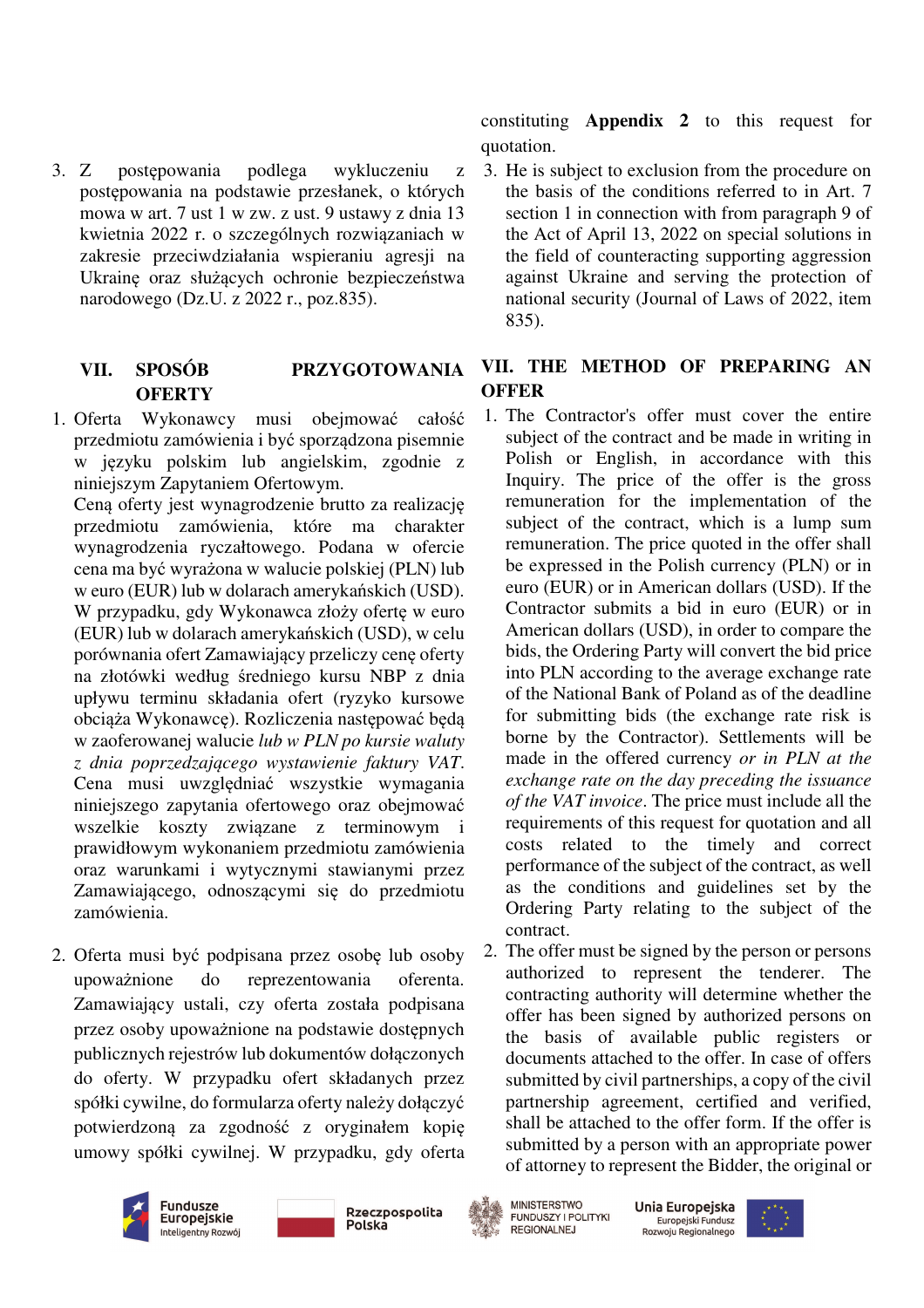składana jest przez osobę legitymującą się stosownym pełnomocnictwem do reprezentowania Oferenta, do formularza oferty należy dołączyć oryginał lub potwierdzoną za zgodność z oryginałem przez Oferenta lub przez notariusza kopię pełnomocnictwa. Zamawiający wymaga, by oferta (oraz wymagane załączniki) zostały podpisane czytelnie - imieniem i nazwiskiem osoby występującej w imieniu Oferenta. Zamawiający dopuszcza podpisanie oferty podpisem nieczytelnym (parafą) tylko pod tym warunkiem, że podpis nieczytelny zostanie opatrzony pieczęcią imienną (wskazującą imię i nazwisko) osoby składającej taki podpis. Celem tego postanowienia jest zapewnienie Zamawiającemu możliwości ustalenia, czy osoba lub osoby podpisujące ofertę są uprawnione do reprezentowania Oferenta w świetle publicznych rejestrów lub dokumentów dołączonych do oferty. Oferta w wersji elektronicznej musi być opatrzona elektronicznym podpisem kwalifikowanym.

- 3. Na ofertę składa się:
- a) Wypełniony Formularz Ofertowy Wykonawcy, którego wzór określa Załącznik Nr 1 do niniejszego Zapytania Ofertowego;
- b) Oświadczenie o braku powiązań osobowych lub kapitałowych pomiędzy Wykonawcą a Zamawiającym, którego wzór określa Załącznik nr 2 do zapytania ofertowego;
- c) Wykaz wykonanych dostaw referencyjnych według Załącznika nr 3 wraz z dowodami potwierdzającymi należyte wykonanie wskazanych w nim dostaw
- d) opis oferowanych rozwiązań i użytych materiałów według załącznika nr 6, spełniających wymagania wskazane w Załączniku nr 4, w języku polskim lub angielskim, umożliwiający weryfikację spełnienia wymagań przedmiotu zamówienia, wraz z kartami katalogowymi;
- e) jeżeli dotyczy, dokumenty, o których mowa w ust. 3 powyżej (umowa spółki cywilnej, pełnomocnictwo).

a copy of the power of attorney, certified and verified by a notary public shall be attached to the bid form. The Ordering Party requires that the offer (and the required attachments) shall be signed legibly - with the name and surname of the person acting on behalf of the Bidder. The contracting authority allows the offer to be signed with an illegible signature (paraphrase) only on the condition that the illegible signature is provided with a personal seal (indicating the name and surname) of the person submitting such signature. The purpose of this provision is to provide the Ordering Party with the possibility to determine whether the person or persons signing the offer are authorized to represent the Bidder in the light of public registers or documents attached to the offer. The offer in the electronic version must bear a qualified electronic signature.

- 3. The offer consists of:
- a) A completed Contractor's Tender Form, example of which is defined in Appendix 1 to this inquiry;
- b) A declaration that there are no personal or capital connections between the Contractor and the Ordering Party, the example of which is defined in Appendix 2 to the inquiry;
- c) List of reference deliveries made according to Appendix 3, together with evidence confirming the proper performance of the deliveries indicated therein
- d) description of the offered solutions and materials used in accordance with Appendix 6, meeting the requirements defined in Appendix 4, in Polish or English, enabling verification of compliance with the requirements of the subject of the contract, along with catalog cards;
- e) if applicable, the documents referred to in paragraph 3 above (civil law partnership agreement, power of attorney).

4. Oferta podlega odrzuceniu, jeżeli:

4. The offer is subject to rejection if:



Rzeczpospolita Polska



**MINISTERSTWO** FUNDUSZY I POLITYKI **REGIONALNEJ** 

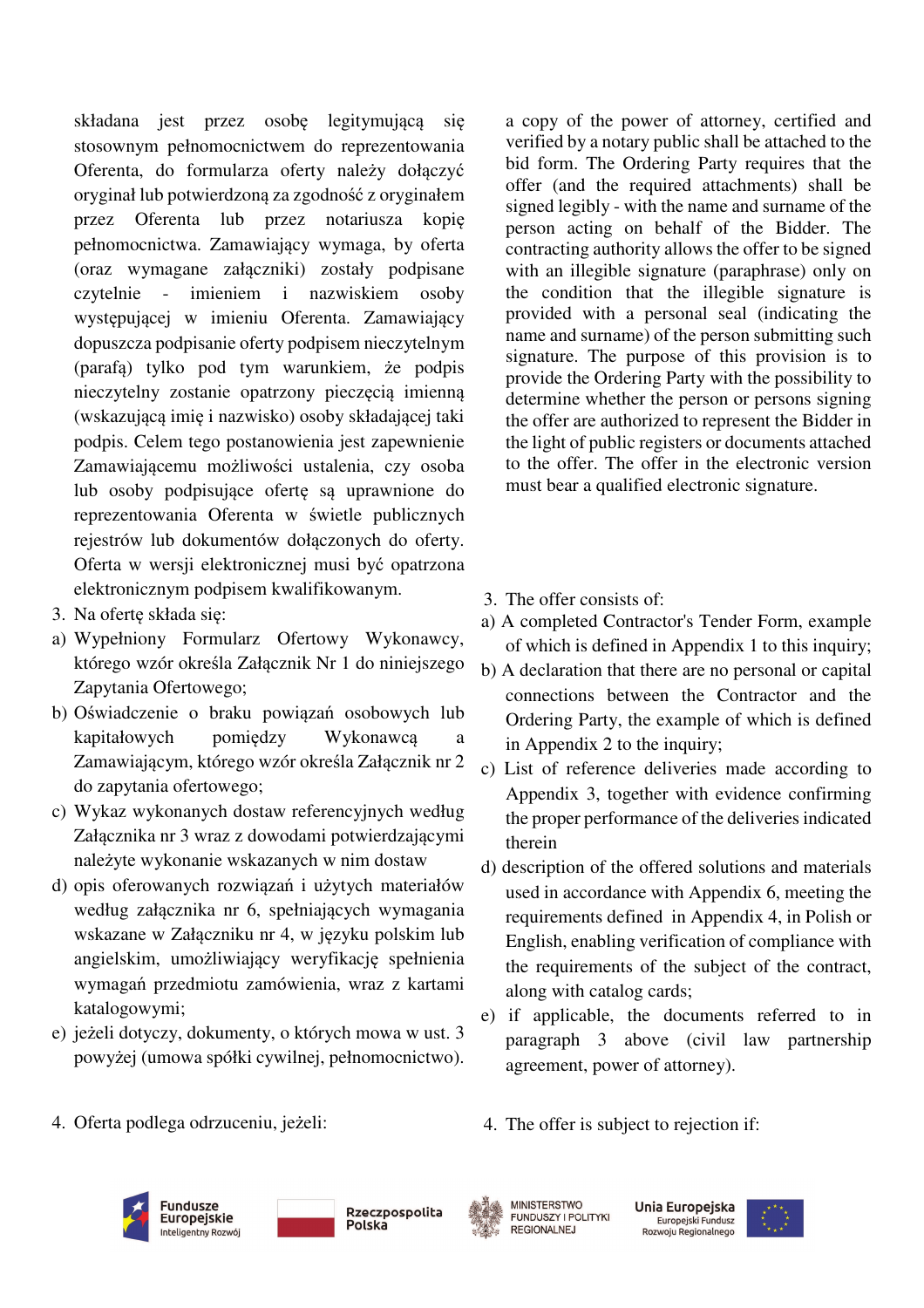- a. jej treść nie odpowiada treści niniejszego Zapytania Ofertowego;
- b. została złożona po terminie składania ofert określonym w niniejszym Zapytaniu Ofertowym;
- c. została złożona przez podmiot niespełniający warunków udziału w postępowaniu, określonych w niniejszym Zapytaniu Ofertowym;
- d. oferta podpisana przez osobę lub osoby nieupoważnione do reprezentowania Oferenta w świetle publicznie dostępnych rejestrów lub dokumentów dołączonych do oferty, zostanie odrzucona, bez wezwania do poprawy;
- e. oferta podpisana nieczytelnie (parafą), nie opatrzona pieczęcią imienną (wskazującą imię i nazwisko) osoby składającej podpis nieczytelny, zostanie odrzucona, bez wzywania do poprawy;
- f. Wykonawca nie wykazał równoważności zastosowanych materiałów i rozwiązań, lub jeżeli równoważne materiały nie spełniają minimalnych wymogów zawartych w opisie przedmiotu zamówienia,
- g. zaoferowano okres gwarancji i rekojmi krótszy niż wymagany w niniejszym zapytaniu ofertowym.
- 5. Zamawiający zastrzega sobie prawo do odrzucenia oferty, która zawierać będzie rażąco niską cenę w stosunku do przedmiotu zamówienia. Jeżeli zaoferowana cena będzie wydawać się rażąco niska w stosunku do przedmiotu zamówienia i będzie budzić wątpliwości Zamawiającego co do możliwości wykonania przedmiotu zamówienia zgodnie z wymaganiami określonymi w niniejszym zapytaniu, Zamawiający wezwie Wykonawcę do złożenia wyjaśnień co do podstaw oszacowania ceny. Zamawiający w każdym wypadku wezwie Wykonawcę do złożenia wyjaśnień, jeżeli zaoferowana przez niego cena będzie niższa o co najmniej 30% od średniej wartości ofert złożonych w postępowaniu. W powołanych przypadkach Zamawiający wezwie Oferenta do szczegółowego określenia podstaw oszacowania oczekiwanej ceny. Oferent będzie zobligowany do złożenia wyjaśnień w terminie 3 dni od daty otrzymania przez niego wezwania Zamawiającego. Wezwanie będzie
- a. its content does not correspond to the content of this Inquiry;
- b. was submitted after the deadline for submitting bids specified in this Inquiry;
- c. has been submitted by an entity that does not meet the conditions for participation in the procedure, as specified in this Inquiry;
- d. the offer signed by a person or persons not authorized to represent the Tenderer in the light of publicly available registers or documents attached to the offer, will be rejected without a call for correction;
- e. an offer signed illegibly (with a paraph), without a personal seal (indicating the name and surname) of the person submitting the illegible signature, will be rejected, without calling for correction;
- The Contractor has not demonstrated the equivalence of the materials and solutions used, or if the equivalent materials do not meet the minimum requirements contained in the description of the subject of the contract,
- g. a guarantee and warranty period was offered shorter than that required in this inquiry.
- 5. The Ordering Party reserves the right to reject the offer, which will contain an abnormally low price in relation to the subject of the contract. If the offered price seems to be grossly low in relation to the subject of the contract and will raise doubts of the Ordering Party as to the possibility of executing the subject of the contract in accordance with the requirements set out in this inquiry, the Ordering Party will call the Contractor to provide explanations as to the basis for the price estimate. The Awarding Entity will in any case call the Contractor to provide explanations if the price offered by him will be at least 30% lower than the average value of tenders submitted in the procedure. In the aforementioned cases, the Ordering Party will request the Tenderer to provide detailed information on the basis for estimating the expected price. The Tenderer will be obliged to provide explanations within 3 days from the date of receipt of the Ordering Party's request. The request will be sent to the e-mail address provided in the offer form. In the event that the Tenderer



Rzeczpospolita Polska



**MINISTERSTWO FUNDUSZY I POLITYKI REGIONALNEJ** 

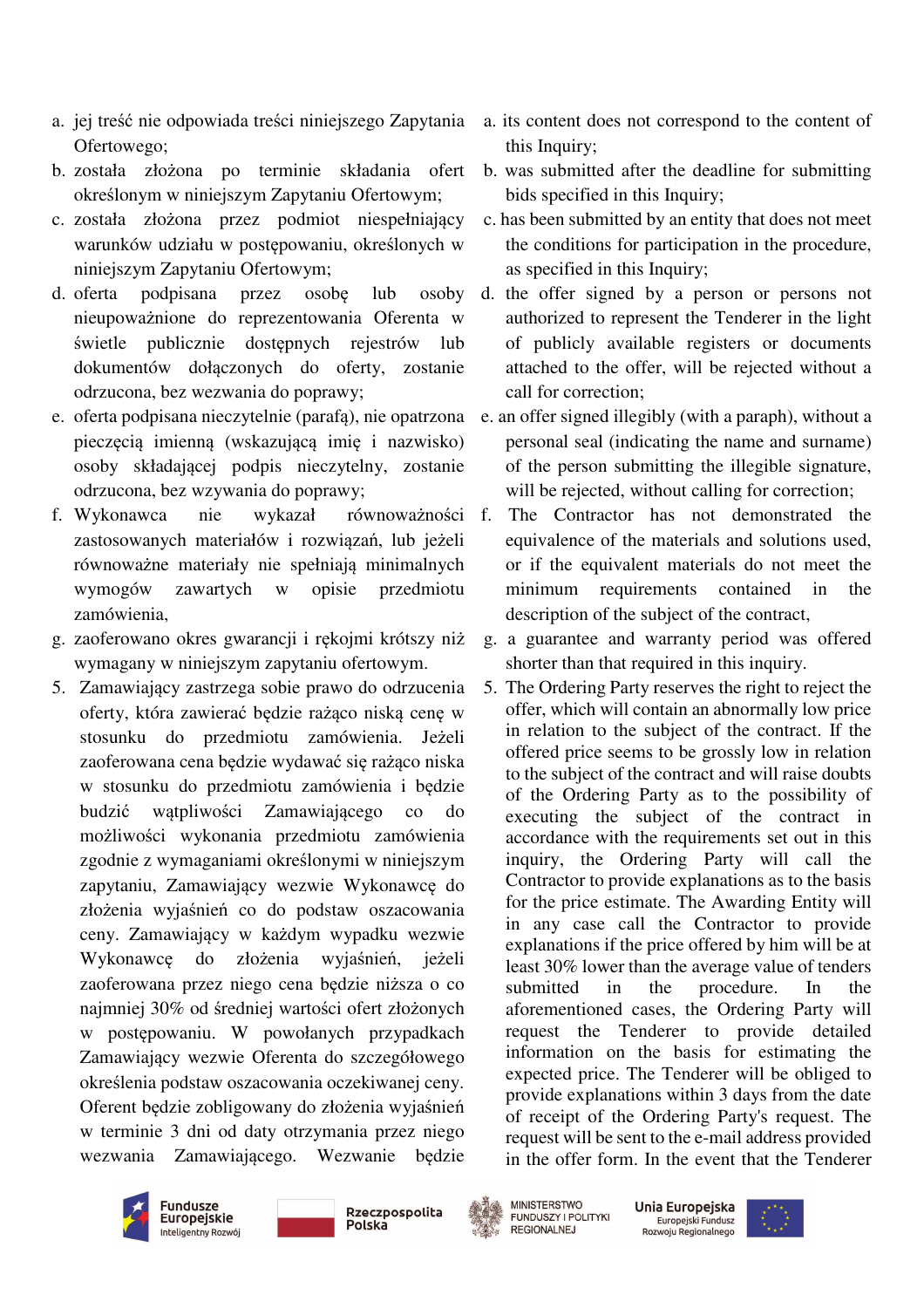kierowane na adres e-mail, wskazany w formularzu oferty. W przypadku, gdy Oferent nie przedstawi wyjaśnień w wyznaczonym terminie lub wyjaśnienia Oferenta wykażą, iż zamierzał wykonać przedmiot zamówienia lub jego część, odwołując się do rażąco niskiej ceny, Zamawiający odrzuci ofertę. W takim przypadku, oferent otrzyma informację o odrzuceniu jego oferty, wraz ze szczegółowym uzasadnieniem. W przypadku, gdyby oferent wezwany do określenia podstaw oszacowania ceny dokonał zmiany swojej oferty w aspektach podlegających ocenie na podstawie ustanowionych kryteriów – oferta ta zostanie odrzucona.

6. Oferty odrzucone nie będą zwracane oferentom – będą one archiwizowane przez Zamawiającego w związku z koniecznością poddania się kontrolom, badającym prawidłowość realizacji projektu objętego wsparciem publicznym.

## **VIII. TERMIN ZWIĄZANIA OFERTĄ**

Oferent pozostaje związany złożoną ofertą przez okres **30 dni.** Bieg terminu związania ofertą rozpoczyna się wraz z upływem terminu do składania ofert (dzień, w którym upływa termin składania ofert jest pierwszym dniem związania ofertą).

# **OFERT**

- 1. Ofertę należy złożyć do dnia 30.06.2022 r., do godziny 14:00.
- 2. Wykonawcy przygotują i składają swoje oferty wraz z wskazanymi wszystkimi załącznikami zgodnie z wymaganiami Zapytania w formie elektronicznej opatrzonej kwalifikowanym podpisem elektronicznym za pośrednictwem strony internetowej

https://bazakonkurencyjności.funduszeeuropejskie. gov.pl.

3. Ofertę można również złożyć w formie pisemnej, na adres Zamawiającego Barak 6, 21-002 Jastków, w





fails to provide explanations within the prescribed period or the Tenderer's explanations prove that he intended to perform the subject of the contract or a part of it, referring to the abnormally low price, the Ordering Party will reject the offer. In this case, the tenderer will be informed about the rejection of his offer, together with a detailed justification. In the event that the tenderer, requested to define the basis for price estimation, changes its offer in the aspects being the subject to assessment of the established criteria, the offer will be rejected.

6. The rejected bids will not be returned to the bidders - they will be archived by the Ordering Party due to the necessity to undergo inspections, examining the correctness of the implementation of the project covered by public support.

### **VIII. OFFER BINDING DATE**

The tenderer is bound by the submitted offer for a period of **30 days**. The bid validity period begins with the expiry of the bid submission deadline (the date on which the bid submission deadline expires is the first bid validity day).

## **IX. MIEJSCE I FORMA SKŁADANIA IX. PLACE AND FORM OF SUBMITTING OFFERS**

- 1. The offer should be submitted before  $30<sup>th</sup>$  of June 2022, by 2:00 p.m.
- 2. Contractors shall prepare and submit their offers with all the attachments indicated in accordance with the requirements of the Inquiry in electronic form with a qualified electronic signature via the website

https://bazakonkurencyjności.funduszeeuropejsk ie.gov.pl

3. The offer may also be submitted in writing to the Ordering Party's address: Barak 6, 21-002



**MINISTERSTWO** 

**REGIONALNEJ** 

FUNDUSZY I POLITYKI

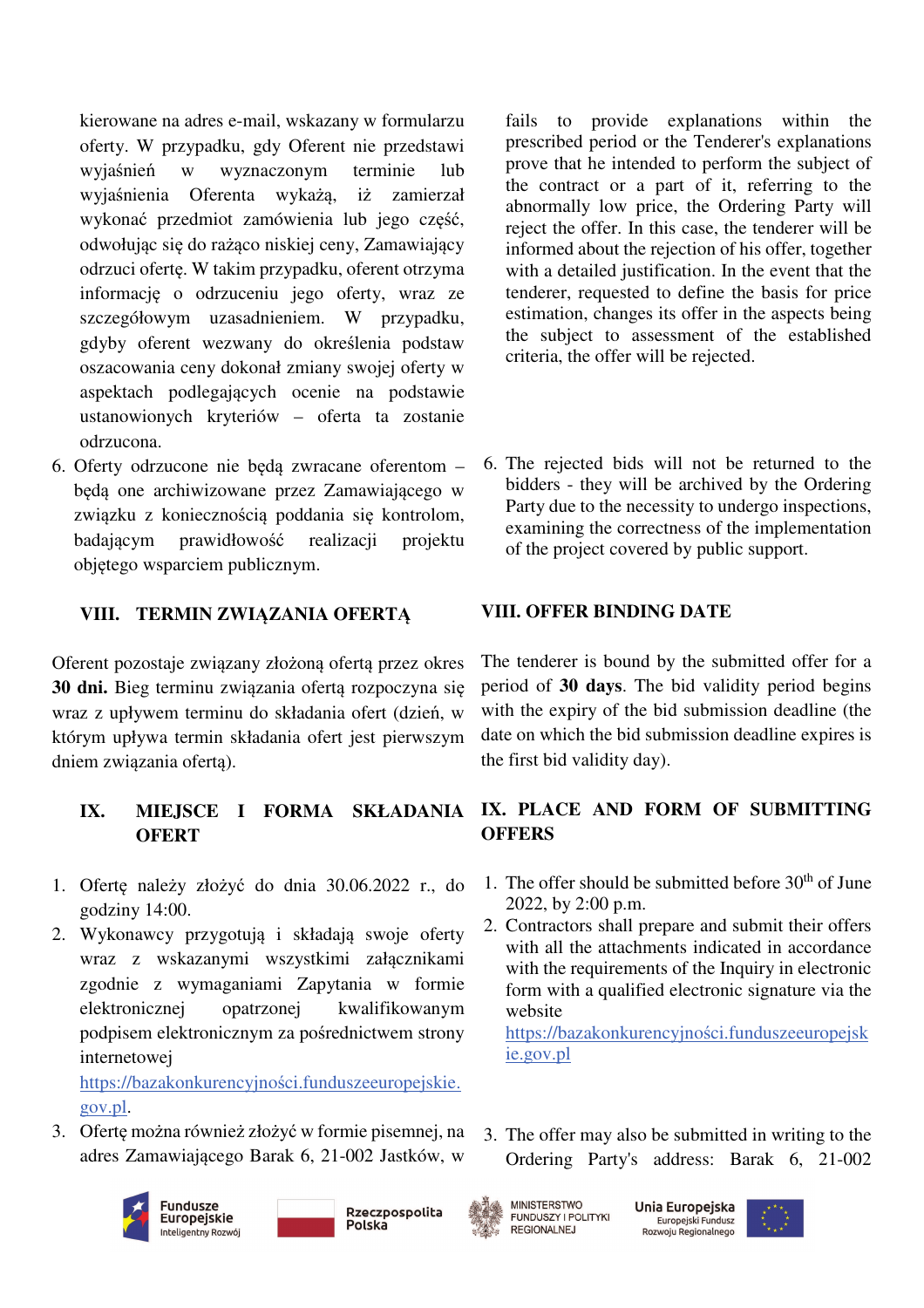sekretariacie lub wysłać pocztą/kurierem przy czym dla skuteczności złożenia oferty pocztą/kurierem konieczne jest dostarczenie oferty do terminu wskazanego w ust. 1 powyżej.

- 4. W przypadku formy pisemnej ofertę należy złożyć w trwale zamkniętym opakowaniu (np. kopercie), uniemożliwiającym otwarcie i zapoznanie się z treścią oferty przed upływem terminu składania ofert. Opakowanie zawierające ofertę należy opatrzyć następującym opisem: *"Oferta na dostawa systemu wizyjnego umożliwiającego identyfikację danego materiału w ramach projektu nr: POIR.02.01.00-00-0197/19-00. NIE OTWIERAĆ DO DNIA 30.06.2022r. DO GODZ 14:00."* oraz co najmniej nazwą i adresem Oferenta.
- 5. Oferty złożone po terminie wskazanym powyżej nie wezmą udziału w postępowaniu.
- 6. Oferent może wprowadzić zmiany lub wycofać złożoną ofertę przed upływem terminu składania ofert.
- 7. Oferta ze zmianami powinna być dodatkowo oznaczona określeniem "ZMIANA". Oferent wycofując ofertę zobowiązany jest przedłożyć stosowne oświadczenie podpisane przez osobę upoważnioną do jego reprezentacji.

## **X. KRYTERIA OCENY OFERT**

Kryteria oceny ofert:

| Lp. | <b>Kryterium</b>  | Waga  | Punktacja |
|-----|-------------------|-------|-----------|
|     | Cena              | 95%   | 95        |
|     |                   |       |           |
|     | Okres gwarancji i | $5\%$ |           |
|     | rękojmi           |       |           |
|     | <b>RAZEM</b>      | 100%  | $100 -$   |

Ad. 1. W kryterium "Cena" maksymalna liczba punktów jaką może uzyskać oferta wynosi 95 punktów  $(1 \text{ okt} = 1\%)$ .





Jastków, Poland, at the secretary's office or sent by post/courier, but for the effectiveness of submitting the offer by post/courier, it is necessary to deliver the offer by the date indicated in section 1 above.

- 4. In the case of a written form, the offer should be submitted in a permanently sealed package (e.g. an envelope), preventing the opening and becoming familiar with the content of the offer before the deadline for submitting offers. The packaging containing the offer should bear the following description: *"Bid for delivery of a vision system enabling the identification of a given material according to project number: POIR.02.01.00-00-0197/19-00. DO NOT OPEN UNTIL 30/06/2022. UNTIL 2:00 PM."* and at least the name and address of the Bidder.
- 5. Bids submitted after the above-mentioned deadline will not take part in the procedure.
- 6. The tenderer may introduce changes or withdraw the submitted offer before the deadline for submitting offers.
- 7. The offer with changes should be additionally marked with the term "CHANGE". The tenderer withdrawing the offer is obliged to submit an appropriate declaration signed by the person authorized to represent him.

## **X. OFFER EVALUATION CRITERIA**

Offer evaluation criteria:

| No. | <b>Criterion</b> | <b>Scale</b> | <b>Points</b> |
|-----|------------------|--------------|---------------|
|     | Price            | 95%          | 95            |
|     |                  |              |               |
|     | Guarantee<br>and | $5\%$        |               |
|     | warranty         |              |               |
|     | Total            | $100\%$      |               |

**Ad. 1.** In the "Price" criterion, the maximum number of points that can be obtained by an offer is 95 points  $(1 \text{ point} = 1\%).$ 



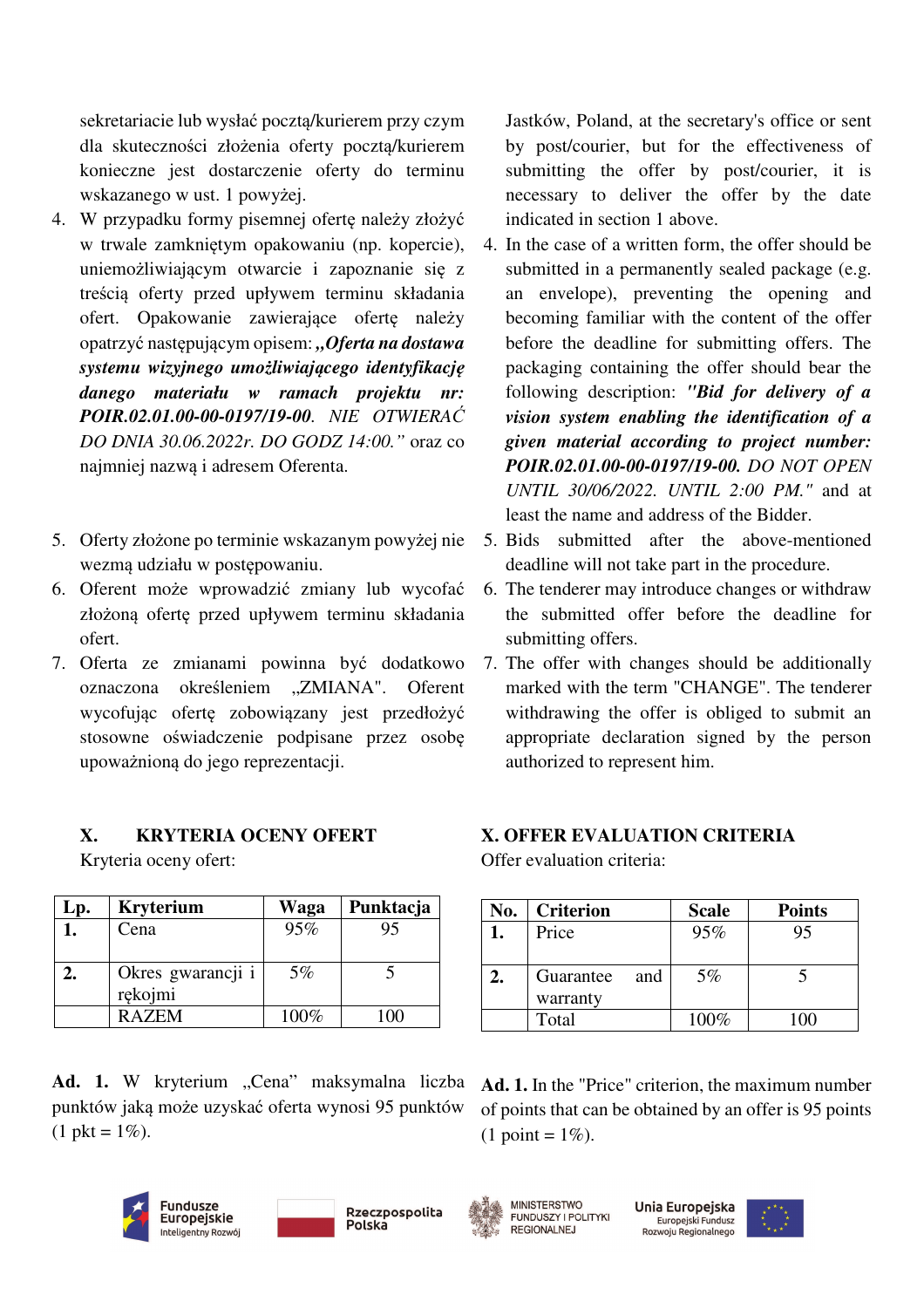Oferta z najniższą ceną otrzyma 95 punktów. Punkty w tym kryterium dla pozostałych ofert zostaną przyznane wedle poniższego wzoru:

 Cmin  $Lp = ($ ------------ x 100 pkt  $)$  x 0,95 Cbadana

Cmin –cena najniższa w zbiorze ofert niepodlegających odrzuceniu

Cbadana – cena oferty rozpoznawanej

Lp - liczba punktów przyznanych ofercie

Ad. 2 W kryterium "Okres gwarancji i rękojmi" maksymalna liczba punktów jaką może uzyskać́ oferta wynosi 5 punktów (1 pkt = 1%).Liczba punktów w kryterium "Okres gwarancji i rękojmi" będzie przyznawana zgodnie z poniższą punktacia:

5 pkt - za oferowany okres gwarancji wynoszący 24 miesięcy i więcej

4,5 pkt - za oferowany okres gwarancji wynoszący 22- 23 miesięcy

4 pkt - za oferowany okres gwarancji wynoszący 21 miesięcy

3,5 pkt - za oferowany okres gwarancji wynoszący 19- 20 miesięcy

3 pkt – za oferowany okres gwarancji wynoszący 18 miesięcy

2,5 pkt - za oferowany okres gwarancji wynoszący 16- 17 miesięcy

2 pkt – za oferowany okres gwarancji wynoszący 15 miesięcy

1 pkt – za oferowany okres gwarancji wynoszący 13- 14 miesięcy

0 pkt – za oferowany okres gwarancji wynoszący 12 miesięcy

Okres gwarancji i rękojmi liczony jest od dnia podpisania protokołu odbioru

The tender with the lowest price will receive 95 points. Points in this criterion for the remaining offers will be awarded according to the following formula:

Cmin  $Lp = ($ ------------ x 100 points  $x = 0.95$ Cbadana

Cmin - the lowest price from of non-rejected offers Cbadana - the price in the given offer Lp - number of points awarded to the offer

**Ad. 2** In the criterion "Guarantee and warranty period", the maximum number of points that can be obtained by an offer is 5 points (1 point =  $1\%$ ). The number of points in the criterion "Guarantee and warranty period" will be awarded in accordance with the following scoring:

5 points - for the offered warranty period of 24 months and more

4.5 points - for the offered warranty period of 22-23 months

4 points - for the offered warranty period of 21 months

3.5 points - for the offered warranty period of 19-20 months

3 points - for the offered warranty period of 18 months

2.5 points - for the offered warranty period of 16-17 months

2 points - for the offered warranty period of 15 months

1 point - for the offered warranty period of 13-14 months

0 points - for the offered warranty period of 12 months

The guarantee and warranty period is counted from the date of signing the acceptance protocol.



Rzeczpospolita Polska



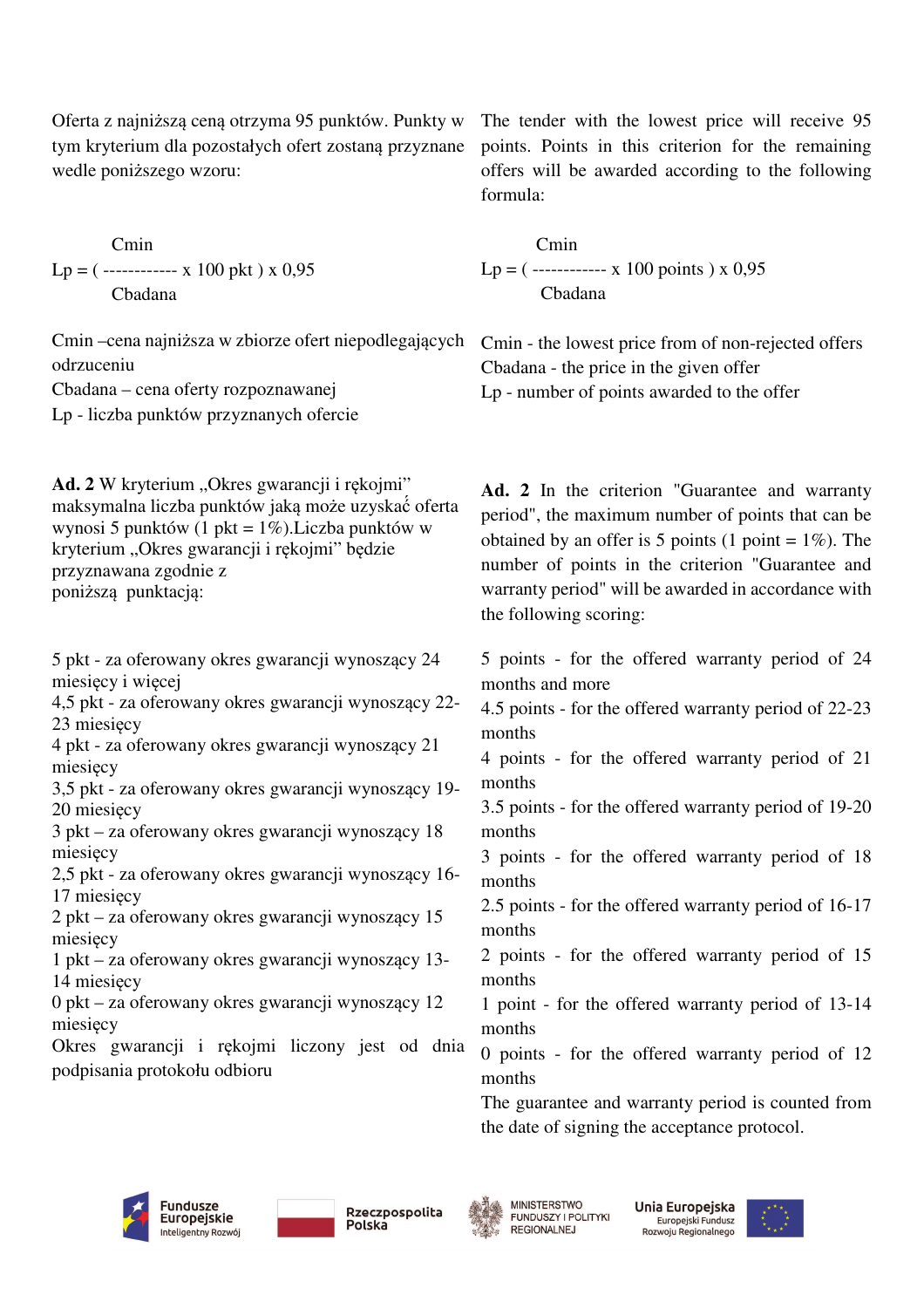W kryterium przyjęto maksymalny "Okres gwarancji i rękojmi" - 24 miesięcy, jeśli oferent złoży ofertę na dłuższy okres otrzyma ilość punktów przyjętych dla 24 miesięcy.

Oferta wykonawcy, który zaoferuje okres gwarancji krótszy niż minimalny wymagany, tj. 12 miesiące, zostanie odrzucona z postępowania.

Łączna ocena obejmie sumę punktów uzyskanych przez ofertę w kryteriach 1-2 Punkty będą liczone z dokładnością do dwóch miejsc po przecinku, stosując powszechne zasady zaokrąglania.

The criterion assumes the maximum "Guarantee and warranty period" - 24 months, if the tenderer submits an offer for a longer period, he will receive the number of points accepted for 24 months.

The offer of the contractor who offers a guarantee period shorter than the minimum required, i.e. 12 months, will be rejected from the procedure.

The total score will include the sum of points obtained by the offer in the criteria 1-2. Points will be calculated with an accuracy of two decimal places, using general rules for rounding.

**XI. SELECTION OF THE BEST OFFER** 

# **XI. WYBÓR NAJKORZYSTNIEJSZEJ OFERTY**

- 1. Zamawiający udzieli zamówienia Wykonawcy, którego oferta odpowiada wszystkim wymogom zawartym w Zapytaniu Ofertowym i zostanie oceniona w podanych kryteriach wyboru jako najkorzystniejsza – uzyskując najwyższą liczbę punktów łącznie w kryteriach 1-2 wskazanych w pkt X.
- 2. Niezwłocznie po zakończeniu niniejszego postępowania Zamawiający udostępni przez zamieszczenie na stronie internetowej na www.sigmasa.pl oraz na stronie internetowej https://bazakonkurencyjności.funduszeeuropejskie.g ov.pl informację o:
- a) wyborze Wykonawcy, albo
- b) odrzuceniu wszystkich złożonych ofert, albo
- c) niezłożeniu żadnej oferty, albo
- d) zakończeniu tego postępowania bez wyboru żadnej z ofert.

## **XII. ZAWARCIE UMOWY.**

1. Zamawiający, w terminie do 14 dni od dnia zamieszczenia informacji o wyniku postępowania, zgodnie z pkt. XI ppkt. 2 lit. a), zawrze z Wykonawcą, którego oferta została wybrana jako









Unia Europejska Europejski Fundusz Rozwoju Regionalnego



1. The Ordering Party will award the contract to the Contractor whose offer meets all the requirements contained in the Inquiry and will be assessed in the given selection criteria as the most favorable - obtaining the highest number of points in total in the criteria 1-2 indicated in point X.

- 2. Immediately after the completion of these proceedings, the Ordering Party shall publish the information on the website www.sigmasa.pl or https://bazakonkurencyjności.funduszeeuropejsk ie.gov.pl about:
- a) selection of the Contractor, or
- b) rejection of all submitted offers, or
- c) failure to submit any offer, or
- d) completion of this procedure without selecting any of the offers.

## **XII. CONCLUSION OF THE CONTRACT.**

1. The contracting authority, within 14 days from the date of publishing information about the result of the procedure, in accordance with point XI point 2 a), will conclude, with the Contractor whose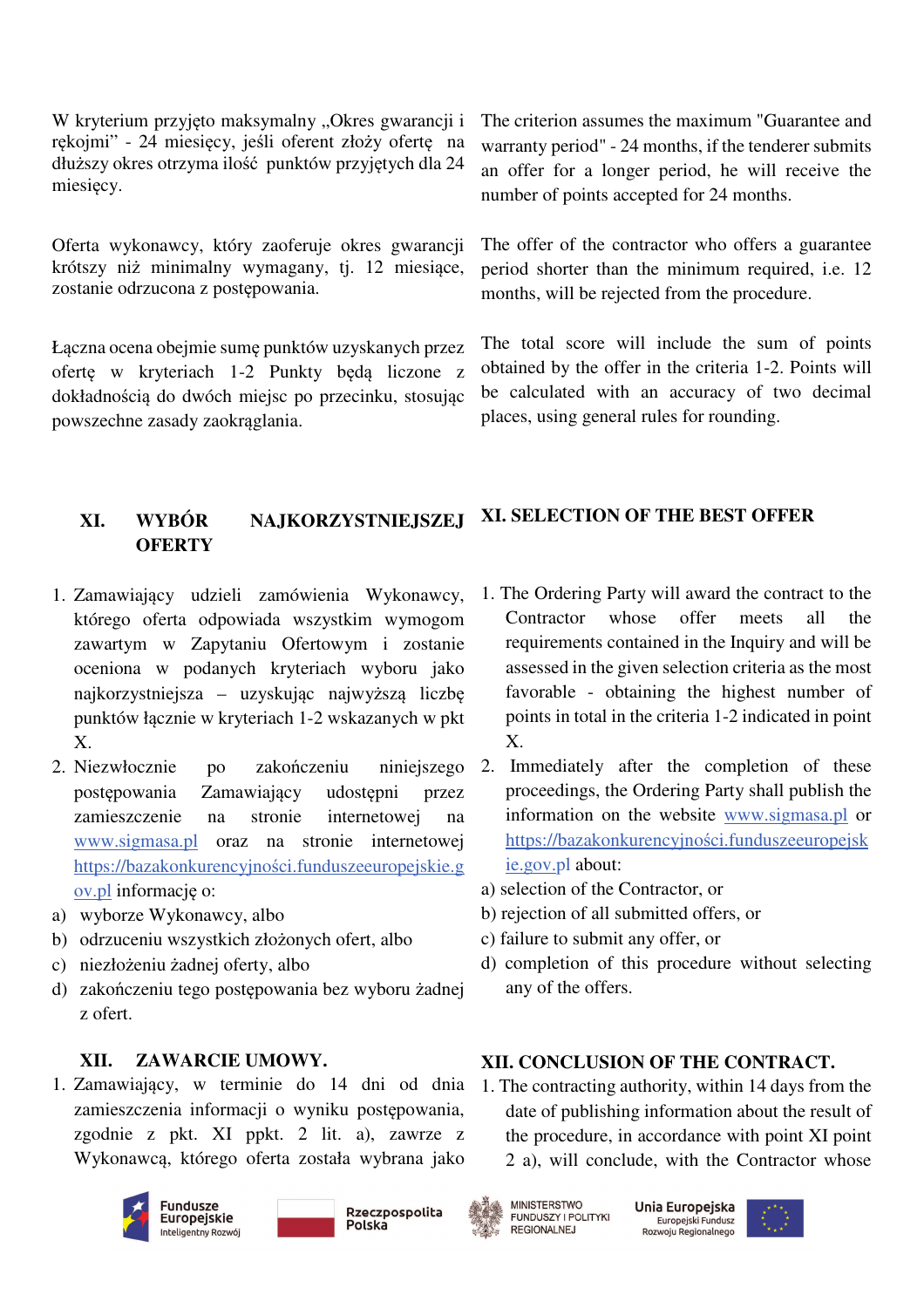najkorzystniejsza, umowę której wzór umowy stanowi Załącznik Nr 5 do niniejszego Zapytania Ofertowego.

- 2. W przypadku odmowy podpisania umowy przez wybranego Wykonawcę, Zamawiający może zawrzeć umowę z Wykonawcą, który spełnia wymagania Zapytania Ofertowego i którego oferta uzyskała kolejno najwyższą liczbę punktów.
- 3. Zamawiający wymaga od Wykonawcy, z którym zawarta zostanie umowa, do złożenia zabezpieczenia należytego wykonania umowy, według zasad wynikających ze wzoru umowy wynikającego z załącznika nr 5 do niniejszego Zapytania (§5).
- 4. Warunki dotyczące zmiany umowy wskazane we wzorze umowy wynikającego z załącznika nr 5 do niniejszego Zapytania.

# **XIII. UDZIELANIE WYJAŚNIEŃ**

- 1. Wykonawca może zwrócić się z zapytaniem do Zamawiającego o wyjaśnienie Zapytania Ofertowego i załączników, nie później jednak niż **do dnia 27.06.2022r. do godz. 12:00**.
- 2. Treść zapytań Wykonawcy powinni kierować na adres e – mail Zamawiającego: info@sigmasa.pl oraz justyna.szabat@sigmasa.pl lub za pośrednictwem strony https://bazakonkurencyjności.funduszeeuropejskie.g ov.pl, zadając pytanie w miejscu publikacji niniejszego zapytania.
- 3. W imieniu Zamawiającego informacji o zasadach wyboru Wykonawcy oraz przedmiocie zamówienia udziela Justyna Szabat, w trybie określonym w ust. 4 poniżej.
- 4. Treść zapytań Wykonawcy wraz z odpowiedziami Zamawiającego będą przesyłane podmiotowi składającemu pytanie i oferentom, których oferty wpłynęły do Zamawiającego do dnia poprzedzającego dzień udzielenia odpowiedzi na pytania oraz publikowane na stronie

offer has been selected as the most advantageous, the contract of which the template is Appendix 5 to this Inquiry.

- 2. In the event of refusal by the selected Contractor to sign the contract, the Ordering Party may conclude a contract with the Contractor who meets the requirements of the Inquiry and whose offer has successively obtained the highest number of points.
- 3. The Awarding Entity requires the Contractor with whom the contract will be concluded to provide a performance bond, in accordance with the rules resulting from the contract template set out in Appendix 5 to this Inquiry  $(\S 5)$ .
- 4. The conditions for changing the contract, are indicated in the contract template and resulting from Appendix 5 to this Inquiry.

# **XIII. PROVIDING THE EXPLANATIONS**

- 1. The Contractor may ask the Ordering Party to clarify the Inquiry and attachments, however not later than **by June 27, 2022. by 12:00 p.m.**
- 2. The content of inquiries by Contractors should be sent to the Contracting Authority's e-mail address: info@sigmasa.pl and justyna.szabat@sigmasa.pl or via the website https://bazakonkurencyjności.funduszeeuropejsk ie.gov.pl, by asking the question at the place of publication of this inquiry .
- 3. On behalf of the Ordering Party, information on the principles of selecting the Contractor and the subject of the contract is provided by Justyna Szabat, in the manner specified in sec. 4 below.
- 4. The content of the Contractor's inquiries along with the Awarding Entity's responses shall be sent to the entity submitting the inquiry and tenderers whose offers were received by the Awarding Entity by the day preceding the day of answering the questions and published on the website





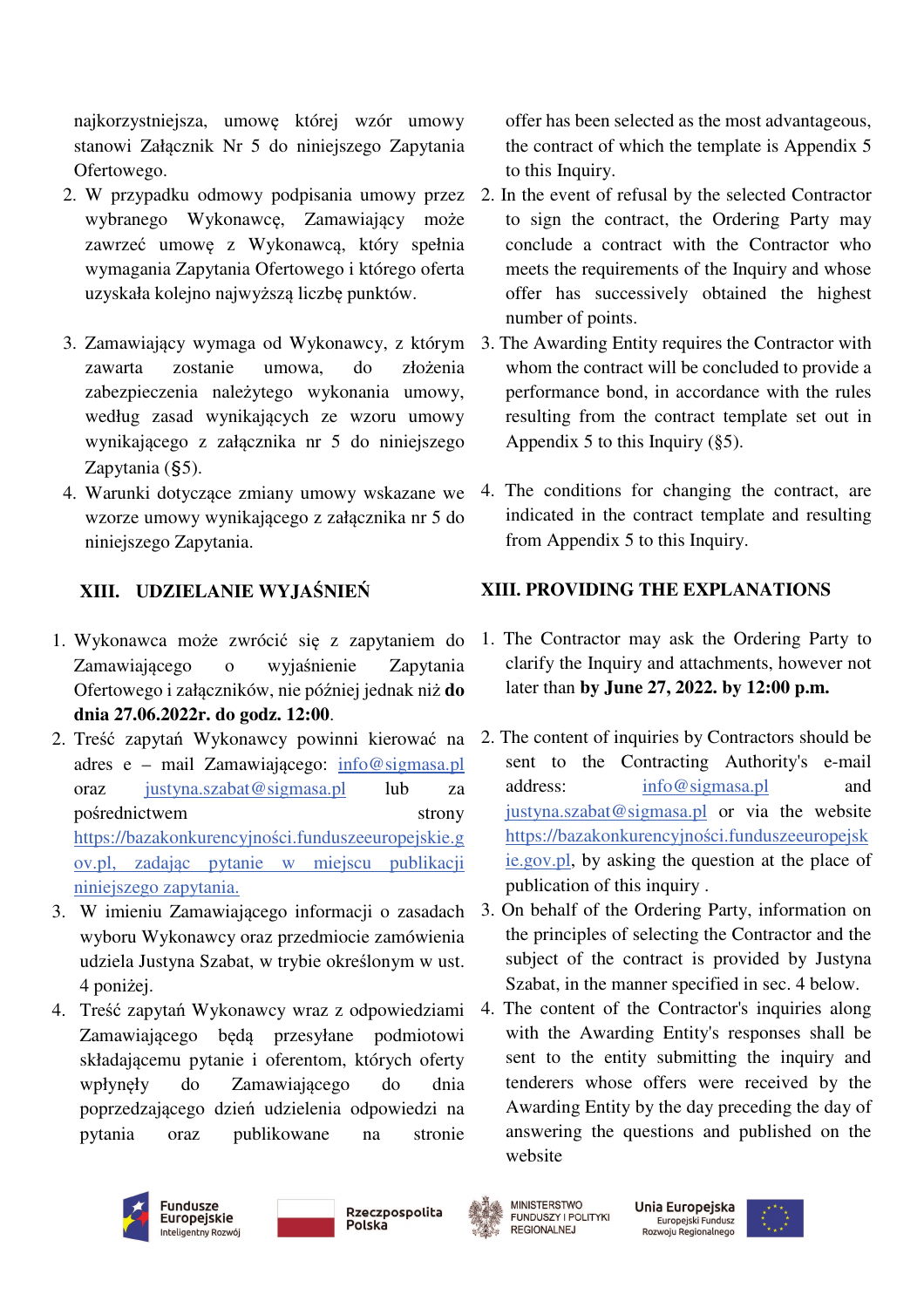www.bazakonkurencyjnosci.funduszeeuropejskie.g ov.pl.

# **XIV. ZAŁĄCZNIKI**

- 1. Załącznik nr 1 Formularz ofertowy;
- 2. Załącznik nr 2 Oświadczenie o braku powiązań osobowych lub kapitałowych pomiędzy Wykonawcą a Zamawiającym.
- 3. Załącznik nr 3 Wykaz usług referencyjnych.
- 4. Załącznik nr 4 Opis parametrów technicznych.
- 5. Załącznik nr 5 Wzór umowy.
- 6. Załącznik nr 6 Opis oferowanych rozwiązań i użytych materiałów

### **Klauzula informacyjna dot. przetwarzania danych osobowych:**

Zgodnie z art. 13 ust. 1 i 2 rozporządzenia Parlamentu Europejskiego i Rady (UE) 2016/679 z dnia 27 kwietnia 2016 r. w sprawie ochrony osób fizycznych w związku z przetwarzaniem danych osobowych i w sprawie swobodnego przepływu takich danych oraz uchylenia dyrektywy 95/46/WE (ogólne rozporządzenie o ochronie danych) (Dz. Urz. UE L 119 z 04.05.2016, str. 1), dalej "RODO", informuję, że:

- administratorem danych osobowych przekazanych przez Wykonawcę jest SIGMA Spółka Akcyjna z siedzibą w miejscowości Barak 6, 21-002 Jastków;
- dane osobowe przekazane przez Wykonawcę przetwarzane będą na podstawie art. 6 ust. 1 lit. c RODO w celu związanym z przeprowadzeniem i rozstrzygnięciem niniejszego postępowania;
- odbiorcami danych osobowych przekazanych przez Wykonawcę będą osoby lub podmioty, którym udostępniona zostanie dokumentacja postępowania;
- dane osobowe przekazane przez Wykonawcę będą przechowywane przez okres trwałości projektu nr: POIR.02.01.00-00-0197/19-00 pt. "Rozwój Centrum Badawczo Rozwojowego poprzez stworzenie laboratorium w celu prowadzenia prac badawczo rozwojowych na rzecz sektora odzysku materiałowego surowców oraz sektora systemów wydobywczych", w ramach którego przedmiot zamówienia jest współfinansowany ze środków

www.bazakonkurencyjnosci.funduszeeuropejski e.gov.pl.

## **XIV. ATTACHMENTS**

- 1. Appendix 1 Tender Form;
- 2. Appendix 2 Statement about the lack of personal or capital ties between the Contractor and the Ordering Party.
- 3. Appendix 3 List of reference deliveries.
- 4. Appendix 4 Description of technical parameters.
- 5. Appendix 5 Template of the contract.
- 6. Appendix 6 Description of the solutions offered and materials used.

## **Information clause regarding the processing of personal data:**

Pursuant to Art. 13 sec. 1 and 2 of Regulation (EU) 2016/679 of the European Parliament and of the Council of 27 April 2016 on the protection of individuals with regard to the processing of personal data and on the free movement of such data, and repealing Directive 95/46/EC (general regulation on data protection) (Journal of Laws UE L 119 of 04/05/2016, page 1), hereinafter referred to as "GDPR", I would like to inform you that:

- the administrator of personal data provided by the Contractor is SIGMA Spółka Akcyjna with its registered office in Barak 6, 21-002 Jastków, Poland;
- personal data provided by the Contractor will be processed on the basis of art. 6 sec. 1 letter c GDPR for the purposes related to the conduct and resolution of this proceeding;
- the recipients of the personal data provided by the Contractor will be persons or entities to whom the documentation of the procedure will be made available;
- personal data provided by the Contractor will be kept for the duration of the project no. POIR.02.01.00-00-0197 / 19-00 pt. "Development of the Research and Development Center by creating a laboratory to conduct research and development works for the material recovery sector and the mining systems sector", under which the



Rzeczpospolita Polska



**MINISTERSTWO FUNDUSZY I POLITYKI REGIONALNEJ** 

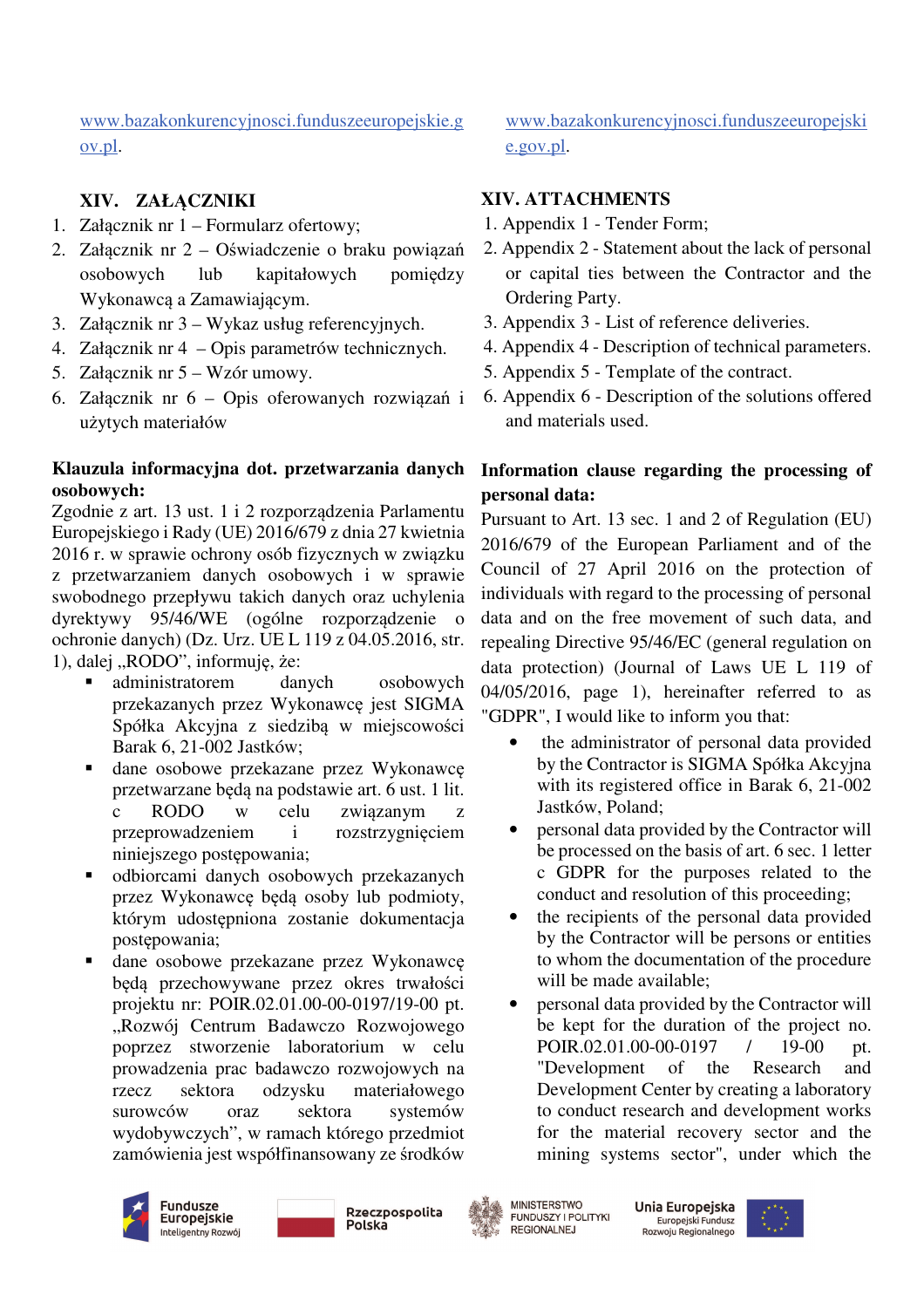europejskich (to jest 5 lat od daty płatności końcowej dotacji);

- w odniesieniu do danych osobowych przekazanych przez Wykonawcę decyzje nie będą podejmowane w sposób zautomatyzowany, stosowanie do art. 22 RODO;
- Wykonawca posiada: − na podstawie art. 15 RODO prawo dostępu do danych osobowych;

− na podstawie art. 16 RODO prawo do sprostowania danych osobowych (z tym zastrzeżeniem, że skorzystanie z prawa do sprostowania nie może skutkować zmianą wyniku postępowania;

− na podstawie art. 18 RODO prawo żądania od administratora ograniczenia przetwarzania danych osobowych z zastrzeżeniem przypadków, o których mowa w art. 18 ust. 2 RODO;

− prawo do wniesienia skargi do Prezesa Urzędu Ochrony Danych Osobowych, gdy Wykonawca uzna, że przetwarzanie danych osobowych narusza przepisy RODO;

Wykonawcy nie przysługuje:

− w związku z art. 17 ust. 3 lit. b, d lub e RODO prawo do usunięcia danych osobowych; − prawo do przenoszenia danych osobowych, o którym mowa w art. 20 RODO;

− na podstawie art. 21 RODO prawo sprzeciwu, wobec przetwarzania danych osobowych, gdyż podstawą prawną przetwarzania Pani/Pana danych osobowych jest art. 6 ust. 1 lit. c RODO.

W związku z faktem, że postępowanie jest prowadzone za pośrednictwem Bazy Konkurencyjności (https://bazakonkurencyjnosci.funduszeeuropejskie.go v.pl/) informujemy, że odbiorcą danych osobowych przekazanych przez Wykonawcę będzie również minister właściwy do spraw rozwoju regionalnego z siedzibą w Warszawie. Obecnie jest to Minister Finansów, Funduszy i Polityki Regionalnej, kierujący Ministerstwem Funduszy i Polityki Regionalnej z siedzibą pod adresem: Warszawa, ul. Wspólna 2/4.

subject of the contract is co-financed by European funds (5 years from the date of the final subsidy payment);

- with regard to personal data provided by the Contractor, decisions will not be made in an automated manner, pursuant to art. 22 GDPR;
- The contractor has:
	- pursuant to art. 15 of the GDPR, the right to access personal data;
	- pursuant to art. 16 GDPR, the right to rectify personal data (with the proviso that the exercise of the right to rectification may not result in a change in the result of the procedure;
	- pursuant to art. 18 GDPR, the right to request the administrator to limit the processing of personal data, subject to the cases referred to in art. 18 sec. 2 GDPR;
	- the right to lodge a complaint to the President of the Personal Data Protection Office, when the Contractor considers that the processing of personal data violates the provisions of the GDPR;
		- The contractor is entitled to:
	- in connection with Art. 17 sec. 3 lit. b, d or e GDPR the right to delete personal data; - the right to transfer personal data referred to in art. 20 GDPR;
	- pursuant to art. 21 GDPR, the right to object to the processing of personal data, as the legal basis for the processing of your personal data is art. 6 sec. 1letter c GDPR.

Due to the fact that the procedure is conducted via the Competitiveness Database (https://bazakonkurencyjnosci.funduszeeuropejskie. gov.pl/), we would like to inform you that the recipient of the personal data provided by the Contractor will also be the minister responsible for regional development based in Warsaw. Currently, it is the Minister of Finance, Funds and Regional Policy, head of the Ministry of Funds and Regional